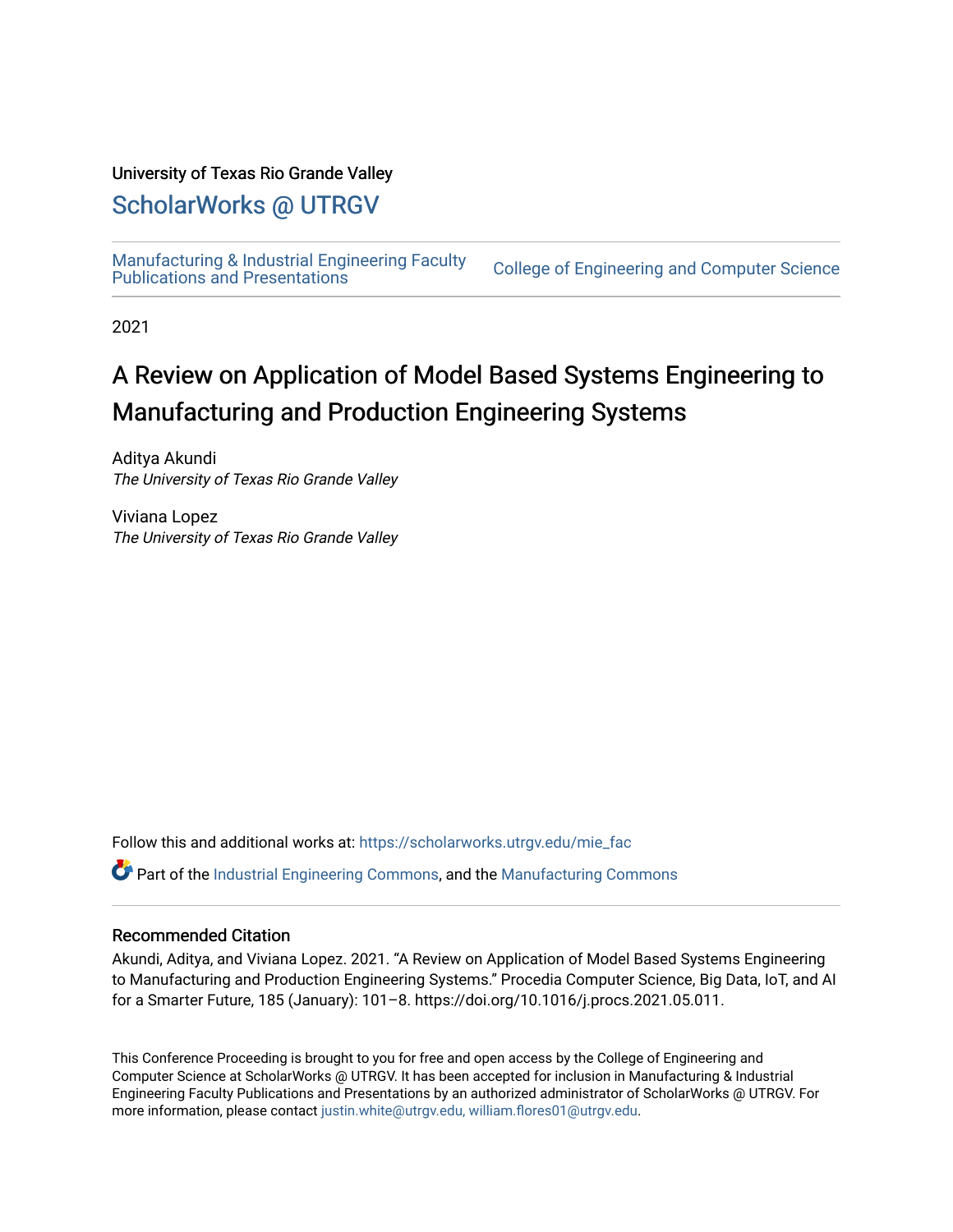

Available online at www.sciencedirect.com



Procedia Computer Science 185 (2021) 101–108

ww.elsevie **Computer Science** 

www.elsevier.com/locate/procedia

### Complex Adaptive Systems Conference Theme: Big Data, IoT, and AI for a Smarter Future Complex Adaptive Systems Conference Theme: Big Data, IoT, and AI for a Smarter Future Malvern, Pennsylvania, June 16-18, 2021 Malvern, Pennsylvania, June 16-18, 2021

# A Review on Application of Model Based Systems Engineering to A Review on Application of Model Based Systems Engineering to Manufacturing and Production Engineering Systems Manufacturing and Production Engineering Systems

## Aditya Akundi and Viviana Lopez Aditya Akundi and Viviana Lopez

*Department of Manufacturing and Indsutrial Engineering Department of Manufacturing and Indsutrial Engineering Complex Engineering System Laboratory, The University of Texas Rio Grande Valley Complex Engineering System Laboratory, The University of Texas Rio Grande Valley Brownsville, Texas, 78520 , United States. Brownsville, Texas, 78520 , United States.*

#### **Abstract Abstract**

Increasing complexity in today's manufacturing and production industry due to the need for higher flexibility and competitiveness is leading to inconsistencies in the iterative exchange loops of the system design process. To address these complexities and inconsistencies, an ongoing industry trend for organizations to make a transition from document-centric principles and applications to being model-centric is observed. In this paper, a literature review is presented highlighting the current need for an industry-wide transition from document-centric systems engineering to Model-Based Systems Engineering (MBSE). Further, investigating the tools and languages used by the researchers for facilitating the transition to and the integration of MBSE approach, we identify the most commonly used tools and languages to highlight the applicability of MBSE in the manufacturing and production industry.

© 2021 The Authors. Published by Elsevier B.V. © 2021 The Authors. Published by Elsevier B.V.<br>This is an open access article under the CC BY-NC-ND license (https://creativecommons.org/licenses/by-nc-nd/4.0) Peer-review under responsibility of the scientific committee of the Complex Adaptive Systems Conference, June 2021. Peer-review under responsibility of the scientific committee of the Complex Adaptive Systems Conference, June 2021 This is an open access article under the CC BY-NC-ND license (https://creativecommons.org/licenses/by-nc-nd/4.0) Peer-review under responsibility of the scientific committee of the Complex Adaptive Systems Conference, June 2021

Keywords: MBSE; Manufacturing Engineering; Production Engineering; Modeling Language; Modeling Tools; Modeling Methods; SysML; *Industry 4.0 Industry 4.0*

#### **1. Introduction 1. Introduction**

Model-Based Systems Engineering (MBSE) is a system engineering modeling application that emphasizes Model-Based Systems Engineering (MBSE) is a system engineering modeling application that emphasizes modeling principles in the evolution of system requirements, design, analysis, verification and validation (V&V) activities beginning in the conceptual design phase and continuing through product end of life [1]. MBSE activities beginning in the conceptual design phase and continuing through product end of life [1]. MBSE methodologies address the inconsistency document-centric approaches generate in system development. This shift methodologies address the inconsistency document-centric approaches generate in system development. This shift allows engineers to develop models of systems that focus on developing, managing and controlling a set of models of the system instead of creating and managing documentation on a system that becomes inconsistent and unrelated [2]. Today's industry has seen an increase in both competitiveness and system complexity. These collective trends can generate a variety of issues for manufacturers. MBSE tools and applications enable organizations to develop system

1877-0509 © 2021 The Authors. Published by Elsevier B.V.

This is an open access article under the CC BY-NC-ND license (https://creativecommons.org/licenses/by-nc-nd/4.0) Peer-review under responsibility of the scientific committee of the Complex Adaptive Systems Conference, June 2021. 10.1016/j.procs.2021.05.011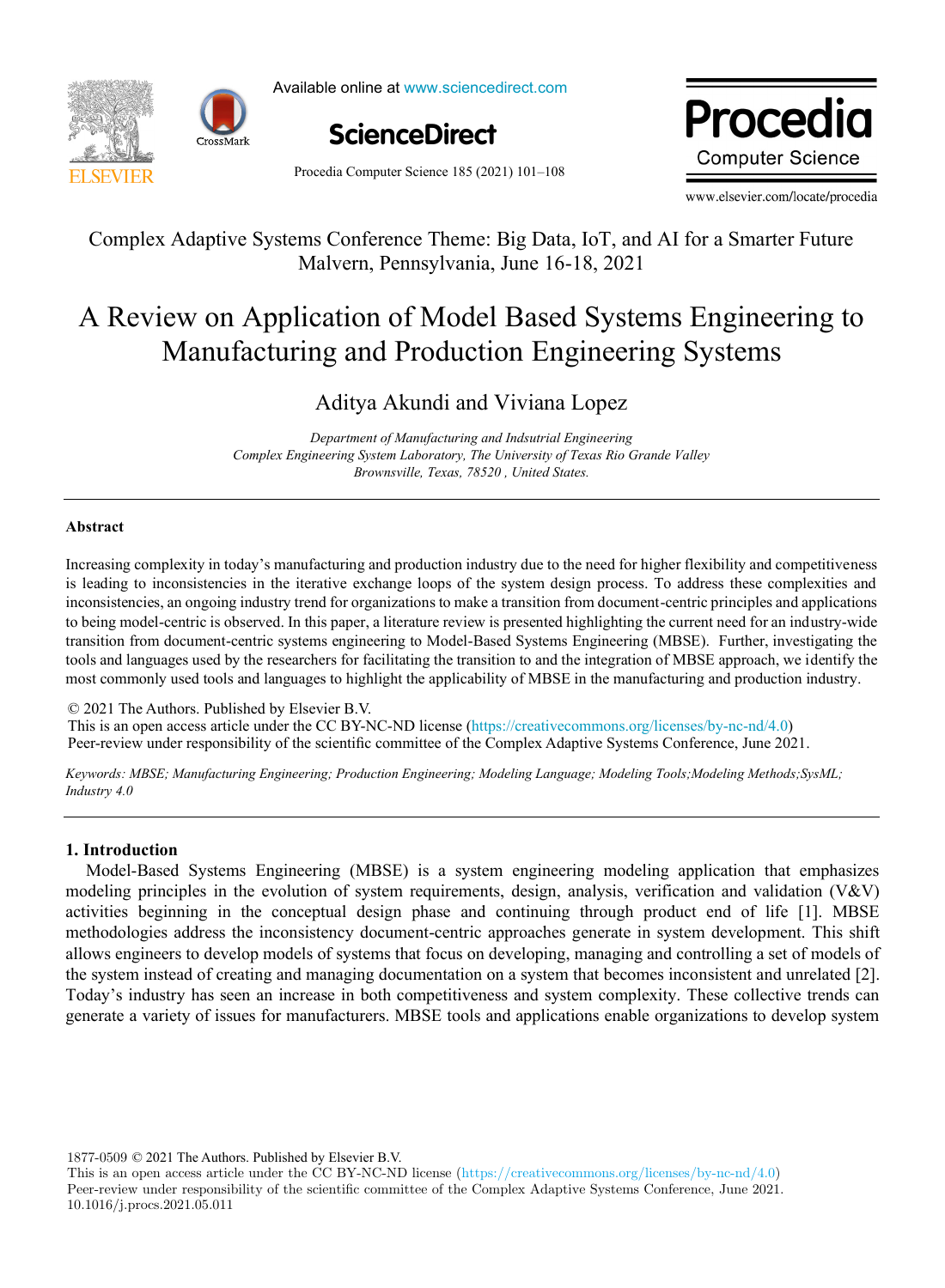models in varying stages of system development from a wide-ranging system of systems perspective to a comprehensive component level behavioral model. MBSE strives to improve communications between system stakeholders, engineers, and other system contributors. Studies in MBSE industry applications validate the benefits of enhanced system quality, productivity, and decrease in risk and cost. Furthermore, to elucidate the advantages of MBSE implementation, these applications could help in the coordination of systems design and development across various design teams at different disciplines to optimize for cost, schedule and performance by providing a way to capture all the information from different disciplines and share it among them and other stakeholders [3]. As Systems Engineering (SE) transitions into virtualized and conceptual systems, MBSE supplies the necessary tools and applications to communicate system information in varying collaborative models to authenticate logic and information sources. Models can communicate complexities of system architecture and software structure. It is highly beneficial for manufactures and organizations to invest in MBSE applications for improved system development phase interaction, consistency, efficiency, and profit.

The International Council on Systems Engineering (INCOSE) express in their vision 2025 report the need for MBSE methodology normalization in prospecting systems engineering projects. There are many challenges present organizations face such as the increase in faulty systems testing due to inconsistent systems design that lead to project risk-based decisions affecting product end success [4]. MBSE provides a foundation for profitable success in today's and future industry. MBSE allows for modeling to be the principal means for communication in the system development phase, between engineers and stakeholders, and removes irrelevant data, stream-lining the processes. As production systems become increasingly complex in today's multi-disciplinary industry the application of MBSE could enable to keep track of information created through each phase of the design process allowing system contributors to identify requirements, risks, and performance analysis that would otherwise not be achieved through document-centric methodologies. There are a multitude of languages and software tools that enable organizations to deploy MBSE activities that allow for more efficient production systems and customizable pristine products for their customers. Organizations could see a profitable impact on their ROI (Return on Investment) when making the necessary changes to implement MBSE such as training their staff in MBSE principles and hiring system engineer experts.

In this paper, a brief literature review is first presented identifying the use of MBSE by researchers in manufacturing and production engineering applications to portray the current efforts addressing the need for an industry-wide transition from document-centric systems engineering to MBSE. Further, investigating the tools and languages used by the researchers for facilitating the transition to and the integration of MBSE approach, we identify the most commonly used tools and languages to highlight the applicability in the manufacturing and production industry considering the attempts observed in literature on the use of MBSE to, facilitate the shift towards Industry 4.0, for Life Cycle design and management activities, handling complexity in automated manufacturing and production systems, and implementation in industries.

#### **2.0. Application of MBSE in Manufacturing and Production Engineering – A Review**

#### *2.1. MBSE for an Industry 4.0 Approach*

Industry 4.0, coined to be the fourth industrial revolution refers to working with a higher level of automation for operational productivity and efficiency by connecting virtual and physical worlds [5]. Literature indicates that Industry 4.0 will transform current manufacturing systems into a smart, flexible, and collaborative environment for making value-added decisions focusing on industrial scenarios developing smart products and processes [5] [6] [7]. Here we provide an overview on the application of MBSE in the manufacturing and production engineering activities working towards Industry 4.0 especially product planning and concurrent engineering.

Product generation planning involves the planning and designing of new product generations. Technical models are the industry norm in depicting reference products. According to Albers et al. [8] this industry norm does not provide the necessary amount of information for Internet of Things (IoT) features. To validate this method the utilization of MBSE in collaboration of IOT canvas with a German manufacturing company by means of Action Design Research (ADR) was evaluated. An IoT Canvas is created for one application scenario and one or more of the associated activities. The content of the Canvas provides an overview of the relevant information (e.g., networked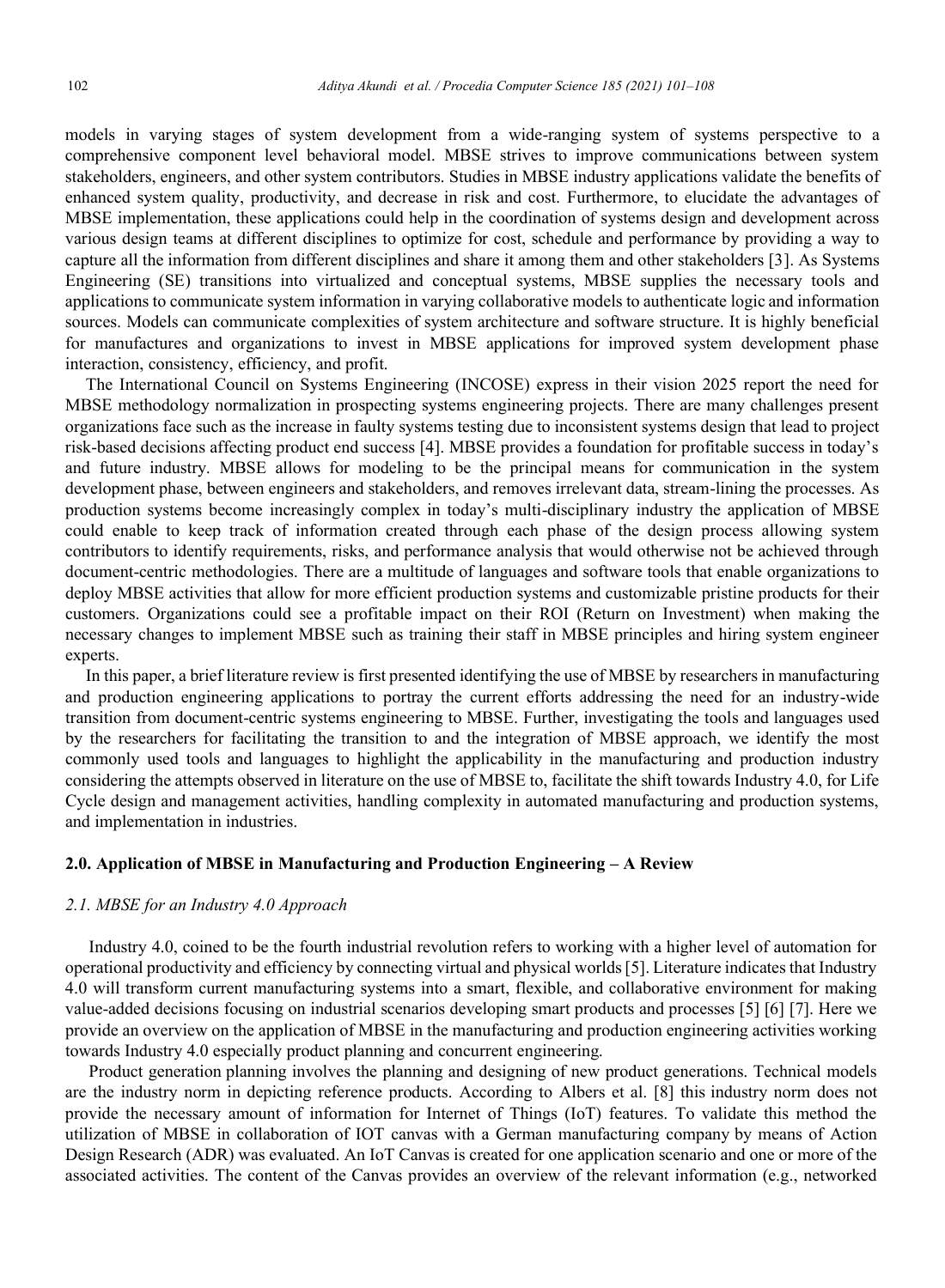systems, involved stakeholders, and relevant data flows) for the identification of new IoT features.

Designers and manufacturing engineers must be able to collaborate in early stage of the design process to decrease the number of iterative loops. Borchani *et al* [9] propose a MBSE approach (use of SysML diagrams) to address complex systems that tend to develop iterative loops. The use of SysML language will allow system contributors the ability to design and organize around these constraints. Smart Manufacturing Systems (SMS) optimize manufacturing capability by improving cost, delivery, flexibility, and quality while focusing on energy reduction and efficiency. If organizations take the necessary steps in integrating MBSE into their processes, it could lead in a path forward for smart manufacturing systems. According to Borchani *et al*. set-based concurrent engineering developed by Toyota Motor Corporation has since shown an increase in market share growth, consistency, and profit. SysML diagrams have been identified as a medium to identify requirements and constraints to define system design space.

Wortmann *et al*. [10] highlight the application of MBSE, through systematic mapping, showcasing the increase organizational use of Industry 4.0. A systematic literature review was conducted to detail the concerns in digital representation of automation systems, which prevent organizations from transitioning to Industry 4.0. While Industry 4.0 and MBSE carry many benefits for organizations, there is a found lack in willingness to transition. Research on modelling for Industry 4.0 currently focuses on digital representation and integration using established techniques, but also that there is an increasing trend towards customized modelling techniques to address the more specific challenges of Industry 4.0.

#### *2.2 MBSE for Lifecycle Design and Management Activities*

Considering the present norm of rapid product manufacturing, several core constituents' factors such as product performance, product quality, and manufacturing costs play an important role in introducing products to the market. Additional factors such as product safety, environmental impact, and the effect of the product on the customers are also to be considered. This spread of factors introduce a need for optimal system technologies and tools that can parallelly consider a broad spectrum of factors related to product manufacturing and streamline the decision-making process [11]. Here we expand on attempts that explore the application of MBSE in product life cycle.

Systems Lifecycle Management (SLIM) is a new MBSE and project lifecycle management combination workspace that will increase modeling language usability across all stages of a system development lifecycle. Bajaj *et al*. [12] developed SLIM to address the lack of modeling languages that have this interdisciplinary ability. SLIM allows users to wrap discipline-specific models (such as CAD, CAE, and STK) as SysML elements and plug-and-play with the system model. Today's industry implementation usually has two gaps; namely that MBSE lacks continuity as it primarily focuses on the early system development phase and not latter phases. The second being there is a lack of holistic models that range from different aspects of a system. SLIM provides analysis tools to compute system MoEs and KPPs, orchestrate simulations, perform trades, analyze risk, automatically verify requirements, and more directly from SysML.

Modern technical systems are designed with a variety of complexities that require system checks to identify inconsistencies to prevent expensive rework and system failures. However, according to Herzig *et al.* [13] identifying all inconsistencies for a system is near impossible and system contributors should focus on system management to regulate and resolve inconsistencies. The implementation of MBSE can help system contributors identify any potential inconsistencies. To achieve this, in a set of disparate, distributed, heterogeneous models, pattern matching was used. Inconsistencies must be included in graphical models to help manage future and current inconsistencies.

There is an ongoing rise in the manufacturing of complex products (systems) e.g. aircrafts, turbines, automobiles, etc. According to Wang [14] in order to develop complex products efficiently and economically, there is a need for manufacturing companies to extend conventional product data management to product lifecycle model management (PLMM), which shift emphasis from data managements to model managements throughout a whole product lifecycle. It can be assumed that document centric approaches for product lifecycle management better support expeditious data operations, however model-based approaches, like PLMM, allow for a more consistent management of "mappings, transformations and interoperations among heterogeneous data sources, by appropriately managing and executing interconnected models". In order to effectively carry out MBSE applications, organizations must provide the necessary means for engineers and personal to obtain model management knowledge.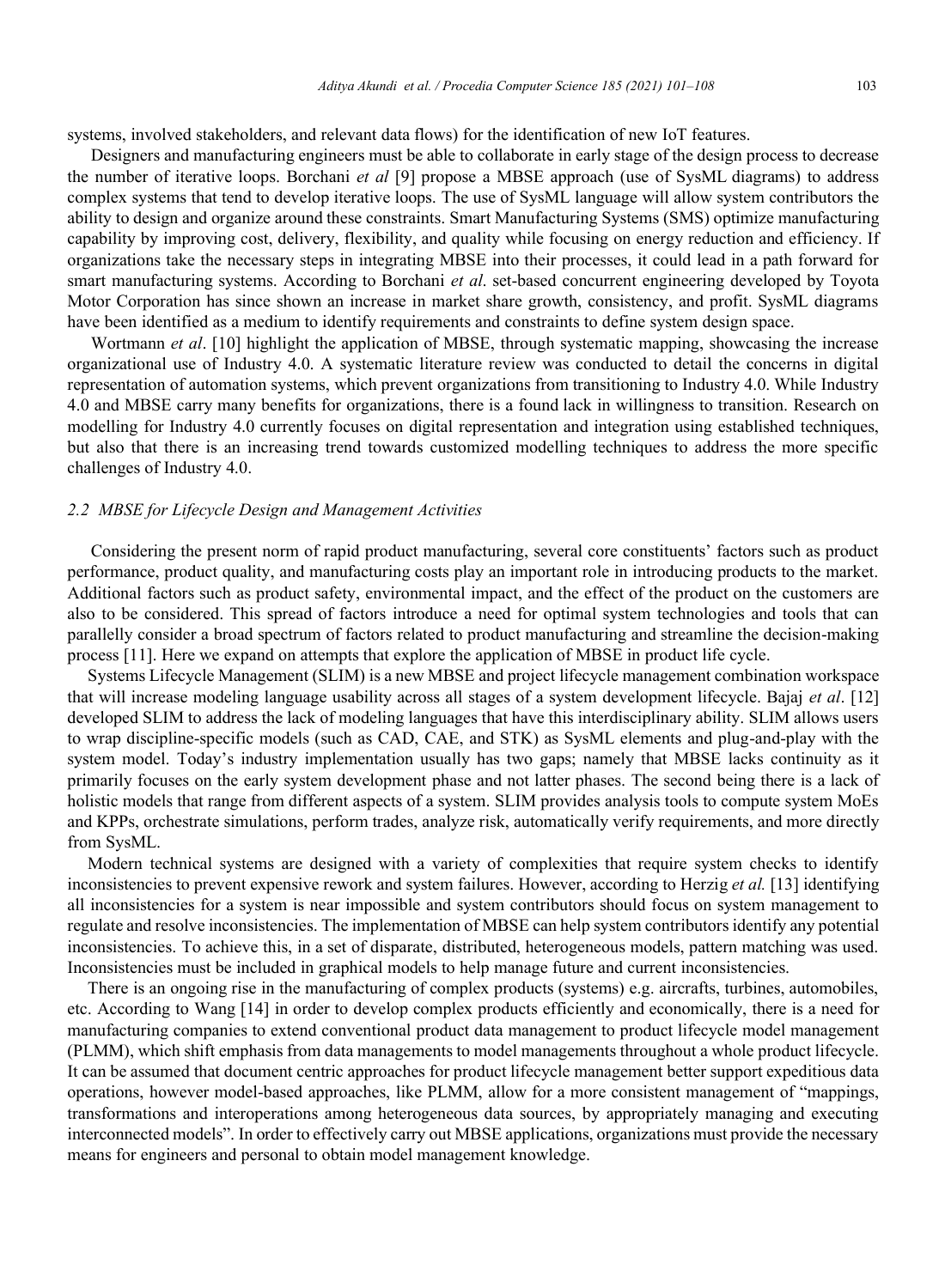There are many benefits when engineers transition their manufacturing processes from document centric methodologies to MBSE. According to Hummel *et al.,* [15] the implementation of MBSE in Product Line Engineering will allow product models to be customized while still preserving the manufacturer's original product line model. Specifically, Hummel and Hause provide a breakdown on how development lifecycle can be optimized to increase an organization's Return on Investment (ROI) by integrating MBSE, SysML, and UML. Orthogonal Variability Modeling (OVM) addresses the need for modeling variation as it allows product line engineers to design product line variants that can be used for specific end products. This gives manufactures the ability to customize their products without spending the time or funding needed to develop a new product line. The use of these modeling languages streamlines the product line system design for engineers, specifically within the automotive industry.

An increase in benefits in production for manufactures is reported to be observed when MBSE is introduced into the early stages of development and throughout the development lifecycle. Bretz *et al.,* [16] promote the integration of MBSE and workflow management systems to manage the information in early stages of production system development as it offers the potential to significantly ease access to information, reduce the time for searching of information and brings the breakthrough for MBSE as it connects engineering and process activities. The goal is to provide an interdisciplinary model that interconnects the different domains within system development. As it is with any organization, stakeholders play an important role in a system's development meaning that their understanding of every phase in a system development lifecycle is of the upmost importance. To address these issues a Workflow Management System was developed to support information requests and distribution based on the foundation of MBSE languages and tools e.g. SysML and product data management systems (PDM).

#### *2.3 Industrial Application Perspective of MBSE*

While MBSE has increasingly being used in industrial applications there are still many challenges that restrict the implementation of MBSE. According to Tschirner *et al.,* [18] parallel to traditional systems engineering methodologies, MBSE is not an individual concept but rather a variety of interdisciplinary approaches for industrial applications. While MBSE is not an answer for every industrial application, small to medium sized enterprises highly benefit from the implementation of MBSE. It is suggested that larger enterprises do not have widely spread methodical working and usually refrain from investing in new methods/software. There is much to be improved upon in the implementation of MBSE, however the trends so far within industry have shown an increase in efficiency and productivity.

There is a continuing trend of growth in complexity in multiple disciplines where organizations are turning to MBSE methodologies to address their needs to enable consistent development scenarios, increase profitable communication between collaborators, and develop traceability from requirements to system and software architectures according to Suryadevara *et al.* [19]. A variety of studies have introduced MBSE in large-scale industrial application and seen an increase in efficiency, however it is not attainable in one instance. Both system engineers and stakeholders must recognize the need for cultural change as these changes will affect the success of their system engineering processes. There were many concerns introduced involving MBSE integration, specifically on how to integrate non-model-based artifacts within a MBSE framework, highlighting the need for industry change.

Successful aircraft designs can be extremely complex. There are many considerations to take when developing a new aircraft. According to Li *et al*. [20] the aircraft landing dynamics are one of the greatest concerns for modern aircraft design in today's industry. The use of Model-Based Design (MBD) in aircraft design may combat the multifaceted challenges aircraft manufactures experience. Benefits of implementing a MBSE framework applying Object-Process Methodology (modeling language) as a replacement for a document centric system engineering approach in aircraft design with dynamic landing constraints is portrayed. The benefits derived from the use of MBSE were in enhanced complex system management and improved communication across stakeholders and development stages.

The weapon system industry is becoming both increasingly complex and competitive in today's industry. However, this increase in complexity requires the need for an effective test and evaluation (T&E) process to identify and address technology hazards. To accurately integrate T&E and system safety precautions Shin *et al*. [21] lay out a MBSE approach based on a process model. Following a series of identifications and steps, a design structure matrix (DSM) is developed which successfully integrates the T&E and system safety processes. System Safety process is the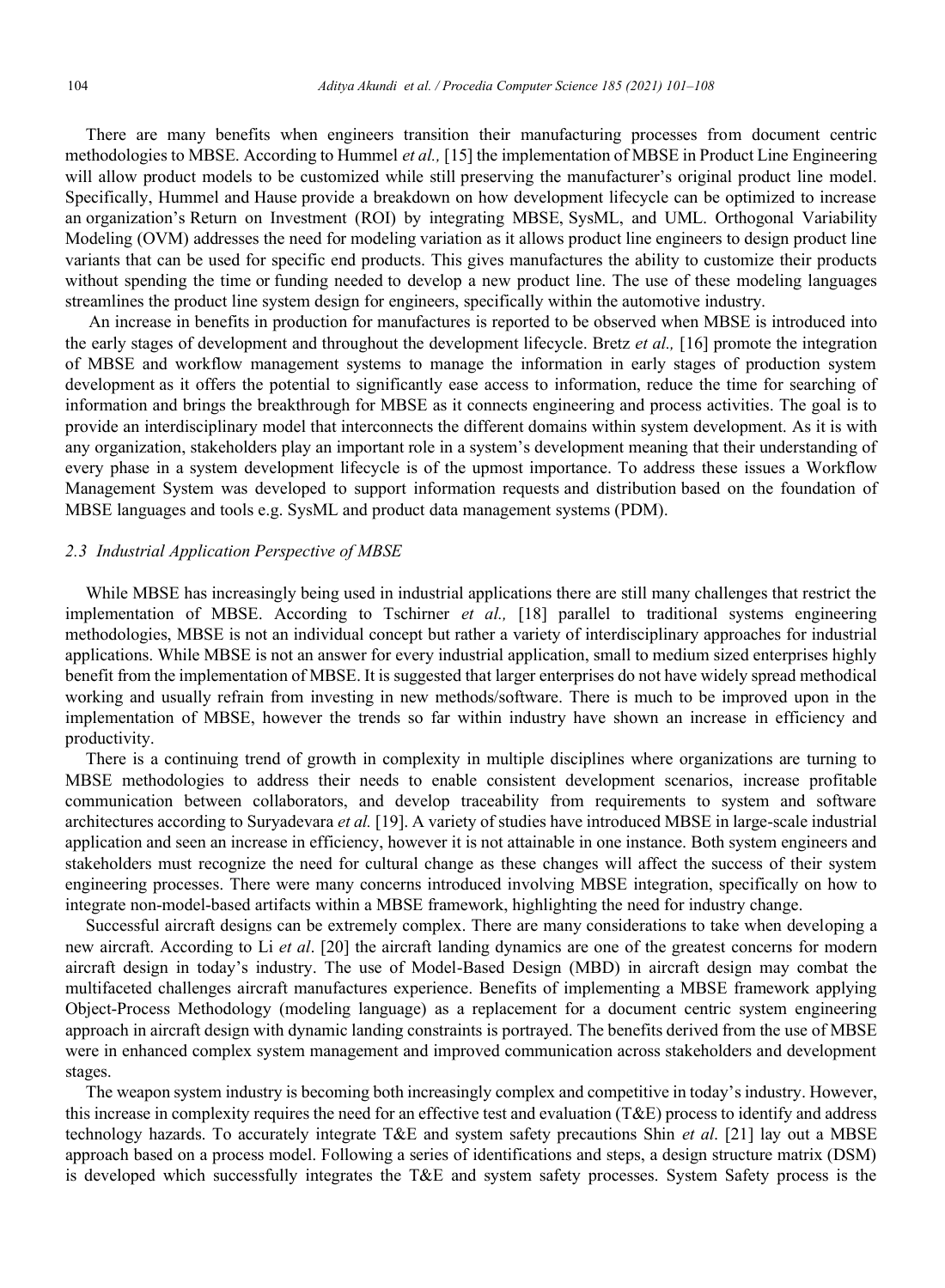engineering and management principle application which can identify risk within the effectiveness of system lifecycle phases. To fully understand the use of these two factors, DSM was used to evaluate the effectiveness of MBSE integration.

#### *2.4 MBSE for Automated Manufacturing and Production Systems*

According to Feldmann et al [22] automated production systems become profitable and efficient when MBSE is implemented in the development phases, allowing stakeholders to translate their requirements to designers and engineers. Automated production systems require multi-disciplinary design and development approaches that can clearly be laid out when models are clearly communicated between all system contributors. Feldmann et al propose that the effective management of inconsistencies in MBSE can improve both the communication and understanding of modeling languages and tools. Addressing inconsistencies in models, within any discipline or field, is met with a variety of challenges. Achieving heterogeneity of models, clear separation, and participant knowledge of models is key to addressing inconsistencies involved in the development stage of automated production systems.

Automation systems continue to grow more complex in today's industry. There is an increased need for flexibility within industrial facilities to develop successful automation systems. As these systems become increasingly complex, automation engineers must implement control schemas and underlying architectures to support efficient system development. Fay *et al*. [23] present an approach to supporting model-based engineering (MBE) of distributed manufacturing automation systems. The approach is based on the combination of notation, characteristics, and design patterns across multiple levels of an adapted development process. MBSE approaches for MAS software applications are promising in handling software complexity that will significantly reduce engineering effort and improve software quality.

Scheeren and Pereira [24] highlight the increasing necessity for system interconnectivity for the development of industrial automation systems. An integrated approach was used to validate the adoption of model-based systems engineering, domain engineering, and cyber-physical systems in developing industrial automation systems over a document-centric approach. Under the product portfolio of General Electric Inspection Technologies (GEIT) a water circulation system (WCS) was modeled using OpenModelica to demonstrate the increased benefits of using a modelbased system engineering methodology approach. This allowed the engineers (mechanical, electrical, and control) working on the WCS the information needed to make the required changes and constraints to get the system properly functioning.

Systems Modeling Language (SysML) is a MBSE modeling language that addresses non-functional requirements, software applications, and properties of proprietary requirements within the context of system development. Vogel *et al.* [25] evaluated the adaptation of SysML-AT (SysML for automation) for Parametric Diagrams (PD) inside an industrial automation software development tool focusing on automation systems controlled by Programmable Logic Controllers (PLCs) software. To effectively address software complexity, model-driven methodologies were implemented. An integrated modeling of hardware and software (SysML-AT) leads to improved results in connection model, and SysML-AT provides better software maintenance. The study presented an improved manufacturing automation software architecture addressing each of the hypotheses. While implementing SysML-AT may require extensive engineering efforts, its influence in better manufacturing automation software designs is highlighted.

Automated production systems (APS), in today's industry, require an increasing amount of mechanical, electronic, and control software integration. This increase in complexity has led to the implementation of MBSE to create an effectual multi-disciplinary workflow. Li *et al.* [26] clarify how MBSE methodology can be integrated in system development through the combination of SysML4Mechatronics modeling language and Product Lifecycle Management (PLM) creating consistency for different discipline collaboration. The purpose of a multi-disciplinary engineering workflow, within the context of the development process, is to allow system engineers to design systems with a central information model that contains all relevant information e.g. requirements, discipline-specific information and interdisciplinary dependencies. SysML4Mechatronics is then used for system modeling and becomes the information center where it can be transformed into the different discipline-specific models.

Iterative exchange loops can be an expensive issue in the development of mechatronics systems. The integration of MBSE methodology, according to Borchani *et al.* [27], will decrease the amount of exchange loops between system participants. Based on information flow, upstream and downstream, the exchange of information between system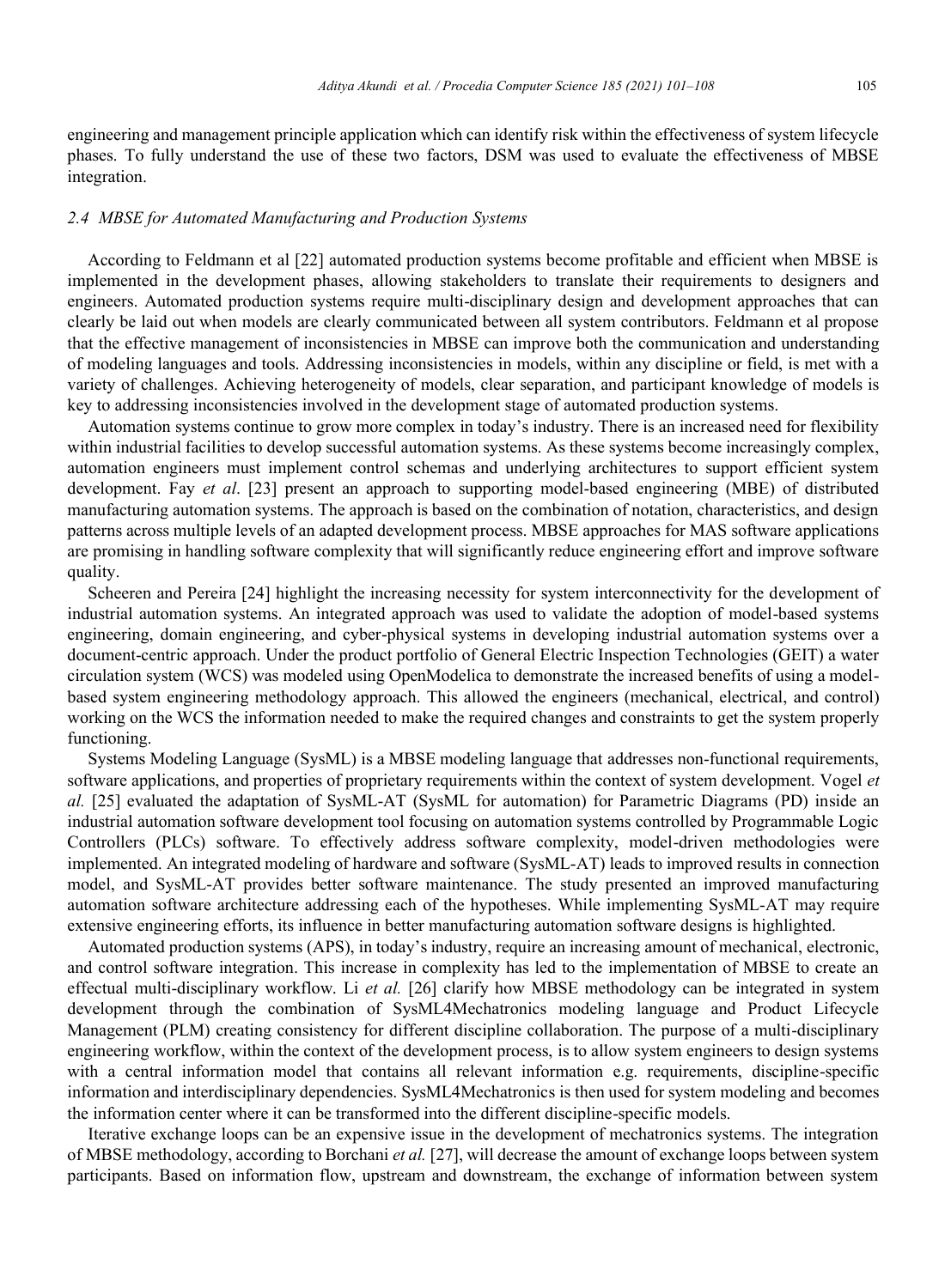engineers and different specialists can be efficiently achieved. The benefits of using MBSE approach compared to a point-based approach include avoiding costly rework in design stages, ensuring all the system functions are considered during the system design process, and facilitating effective communication of artifacts.

Quality inspection of a mechatronic system requires inspection systems, which are often mechatronic systems themselves, and are typically designed for a single product with large expenditure of time. Along with the designing phase of a mechatronic system, inspection system equipment must be designed, developed, and ready by the start of production (SoP) to be sure that the product requirements are transferred to the product development. Lukei *et al*. [28] portray the applicability of MBSE product models to determine inspection equipment requirements in early development phases. Following a requirement analysis of the design and development of an innovative modular inverter system (IMIS) that needed to supply auxiliaries in commercial vehicles, both functions and requirements for the early development phases of the IMIS are identified. Inspection properties were derived from this MBSE (V-series macrocycles) analysis that allowed for an efficient inspection system design which was not easily attainable without the use of models.

#### **3. Discussion**

Model based Systems Engineering address the inconsistency that document-centric approaches generate in system development. MBSE facilitates the focus on developing, managing, and controlling a set of models of a system instead of creating and managing documentation on a system that becomes inconsistent, unrelated, and eventually obsolete. A rapid increase in number the of published articles addressing MBSE efforts in industries and academia especially in manufacturing and industrial engineering applications for transforming traditional systems engineering projects has attracted attention in the research community and practitioners. Based on the literature review conducted, in nearly all the attempts identified the authors reported the use of MBSE in enabling the effective management of the systems models considered. Identified in Table 1 are the most often used languages and tools for the transition towards MBSE, classified based on the efforts for facilitating the shift towards Industry 4.0, for Life Cycle design and management activities, handling complexity in automated manufacturing and production systems, and implementation in industries.

|                                                                    | Language                                                                                                                                                                                                                                   | <b>Tools</b>                                                                                                            |
|--------------------------------------------------------------------|--------------------------------------------------------------------------------------------------------------------------------------------------------------------------------------------------------------------------------------------|-------------------------------------------------------------------------------------------------------------------------|
| Industry 4.0                                                       | Systems Modeling Language (SysML); SysML4CONSENS;<br>Unified Modeling Language (UML); Architecture<br>Description Language (ADL); Automation Modeling<br>Language (AML); Early-Relationship Modelling (ER);<br>SysML4Mechatronics; UML4IoT | Papyrus; MATLAB/Simulink                                                                                                |
| System/Product<br>Lifecycle Design<br>and Management<br>Activities | SysML; UML; Orthogonal Variability Modelling<br>(OVM); Lifecycle Modelling Language (LML)                                                                                                                                                  | MATLAB/Simulink;<br>OpenModelica; MagicDraw                                                                             |
| Industrial<br>Application<br>Perspective                           | SysML; UML; Object-process Language (OPL); System<br>definition language (SDL)                                                                                                                                                             | MS Visio; Rhapsody (IBM<br>Rational); MagicDraw (NoMagic);<br>Modelio; Papyrus; PTC Integrity<br>Modeler; Capella; CORE |
| Automated<br>Manufacturing<br>and Production<br><b>Systems</b>     | SysML; UML; SysML4Mechatronics; SysML for Model<br>Integrated Mechatronics (SysMl4MIM); Automation<br>Modelling Language (AML); ModelicaML; SysML for<br>Automation (SysML-AT); Extensible Mark-up Language<br>(XML)                       | PTC Integrity Modeler,<br>MagicDraw, Eclipse,<br>OpenModelica;<br>MATLAB/Simulink                                       |

Table 1. Frequently used Languages and Tools facilitating the transition to MBSE in Manufacturing and Production Engineering domains

It is observed that Systems Modeling Language (SysML) is the most commonly used for facilitating the transition to MBSE among manufacturing and production engineering systems. This indicates that Systems Modeling Language (SysML) is the most sought after by the community for developing system structural and behavioral requirements as well as constraint models. Considering the tools to facilitate the transition, MATLAB/Simulink, MagicDraw, Papyrus, and Open Modelica are more often used. Interesting observation is the attempt at the use of Microsoft Visio despite of high effort needed for modelling. SysML is an extension of Unified Modeling Language (UML) profile that enables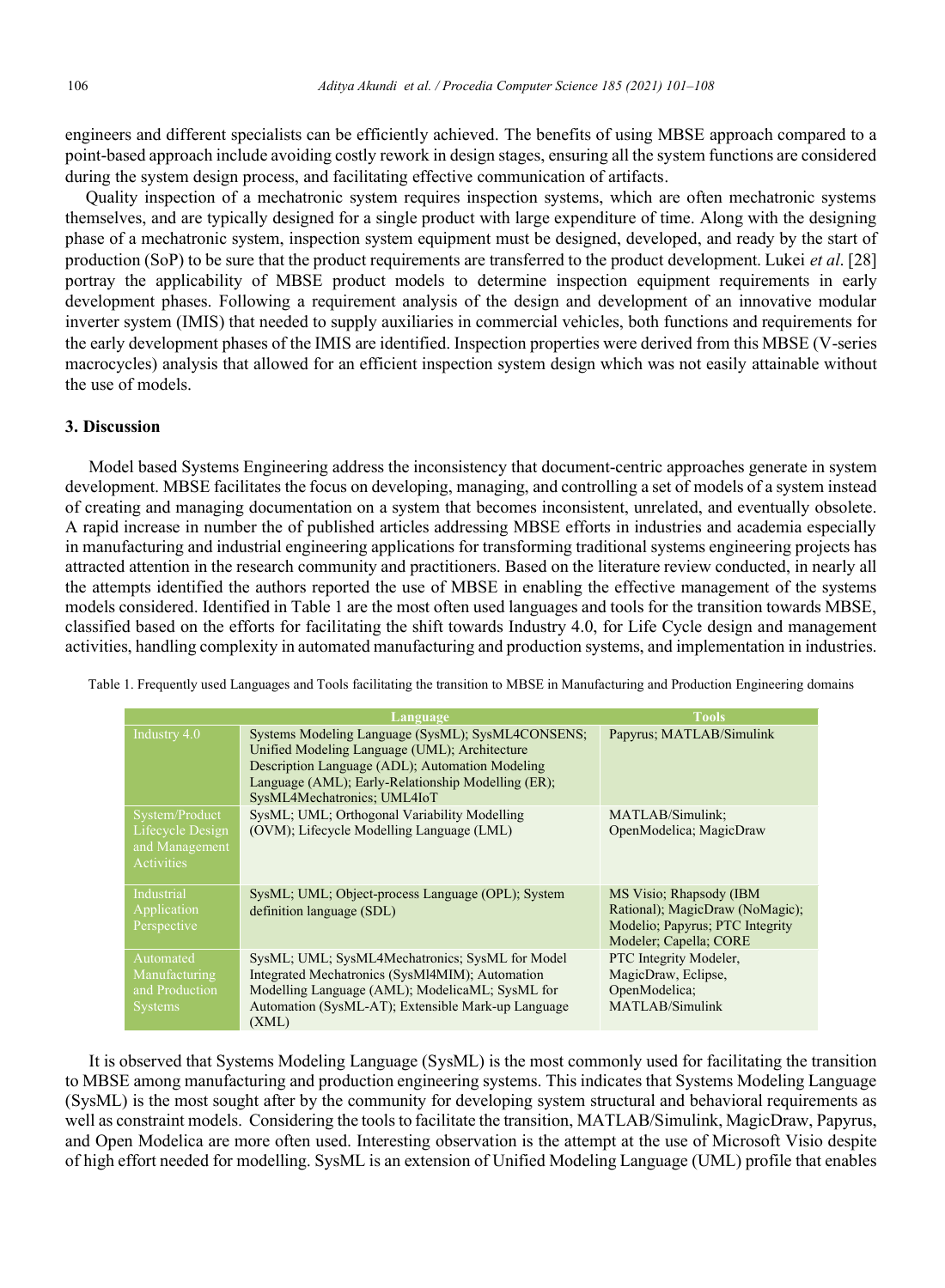architecture centric analysis for integrated analytics, capturing analysis contexts, requirements and architectural parameters [29]. The embrace of SysML use can be attributed to the fact that SysML was developed as a generalpurpose modeling language for systems engineering applications and It supports the design, specification, and verification and validation activities of a broad range of systems. More interestingly, tailored extensions of SysML and UML such as SysML4Mechatronics, UML4IoT, SysML for Automation (SysML-AT), SysML4MIM have been used. Brief descriptions of the profiles identified are given below.

*SysML4Mechatronics*: Based on Systems Modeling Language (SysML), SysML4Mechatronics was developed as an approach to model and specify the dependencies and interactions of the components involved in different domains of mechatronics such as mechanics, electronic, and software. SysML internal block diagrams are used as a means to identify and illustrate the connections of respective system elements. Kernschmidt and Vogel-Heuser [30] first use SysML4Mechatronics to illustrate its application in mechatronic production plants.

*SysML for Automation (SysML-AT)*: SysML-AT is a model driven approach developed to facilitate the development of automation software for manufacturing systems for integrating hardware and software models. This approach covers the modelling of functional ad non-functional requirements along with inclusion of hardware elements like sensors and actuators and their interfaces and properties [31].

*UML4IoT*: UML4IoT is an UML-based approach to facilitate model driven development of Internet of Things (IoT) systems that automates the generation of IoT complainant layer needed for integration of cyber physical components [32].

#### **4. Conclusion**

Production systems are becoming more and more complex in the current multi-disciplinary industry environment and the adoption of the use of Model based Systems Engineering approach will enable to keep track of information and artifacts created through each phase of the system design process. There are several approaches and software tools that enable to deploy MBSE activities that allow for more efficient manufacturing and production systems. In this paper, we review the use of MBSE by researchers in manufacturing and production engineering applications to portray the current efforts addressing the need for an industry-wide transition from document-centric systems engineering to MBSE. Further, investigating the tools and languages used we identify the most commonly used tools and languages to highlight their applicability in the manufacturing and production industry by the researchers for facilitating the transition to and the integration of MBSE approach.

#### **References**

- [1] Wymore, A. Wayne. (1993) *Model-based systems engineering*. CRC press.
- [2] Eppinger, Steven D. (1991) "Model-based approaches to managing concurrent engineering." *Journal of Engineering Design,* **2.4**: 283-290.
- [3] Boucher, Michelle. (2016) "3 Ways Model-Based Systems Engineering (MBSE) Will Help You." PTC, *PTC: Driving Digital Transformation & Innovation*, 4 Aug. 2016. www.ptc.com/en/integrity-blog/3-ways-model-based-systems-engineering-mbse-will-help-you.
- [4] INCOSE. (2014) "A world in motion: systems engineering vision 2025." *International Council on Systems Engineering*, San Diego, CA, USA.
- [5] Alcácer, Vitor, and Virgilio Cruz-Machado. (2019) "Scanning the industry 4.0: A literature review on technologies for manufacturing systems." *Engineering Science and Technology, an International Journal*.
- [6] B. Motyl, G. Baronio, S. Uberti, D. Speranza, and S. Filippi. (2017) "How will the Future Engineer's Skills in the Industry 4.0 Framework change?" A questionnaire Survey, *Procedia Manuf*., **11**, 1501–1509.
- [7] M. Peruzzini, F. Grandi, M. Pellicciari. (2017) "Benchmarking of Tools for User Experience Analysis in Industry 4.0." *Procedia Manuf*., **11**, 806–813.
- [8] Albers, Alexander A., et al. (2018) "Internet of Things Canvas for Ideation in Model-Based Product Generation Planning." *2018 13th Annual Conference on System of Systems Engineering* (SoSE), IEEE.
- [9] Borchani, Mohamed Firas, et al. (2018) "Mechatronic System Design using Model-Based Systems Engineering and Set-Based Concurrent Engineering Principles." *12th France-Japan and 10th Europe-Asia Congress on Mechatronics*, IEEE.
- [10] Wortmann, Andreas, Benoit Combemale, and Olivier Barais. (2017) "A systematic mapping study on modeling for industry 4.0." *2017 ACM/IEEE 20th International Conference on Model Driven Engineering Languages and Systems* (MODELS). IEEE.
- [11] Yoshimura, Masataka. (2007) "System design optimization for product manufacturing." *Concurrent Engineering*, **15.4**: 329-343.
- [12] Bajaj, Manas, et al. (2011) "Slim: collaborative model-based systems engineering workspace for next-generation complex systems." *2011 Aerospace Conference*, IEEE.